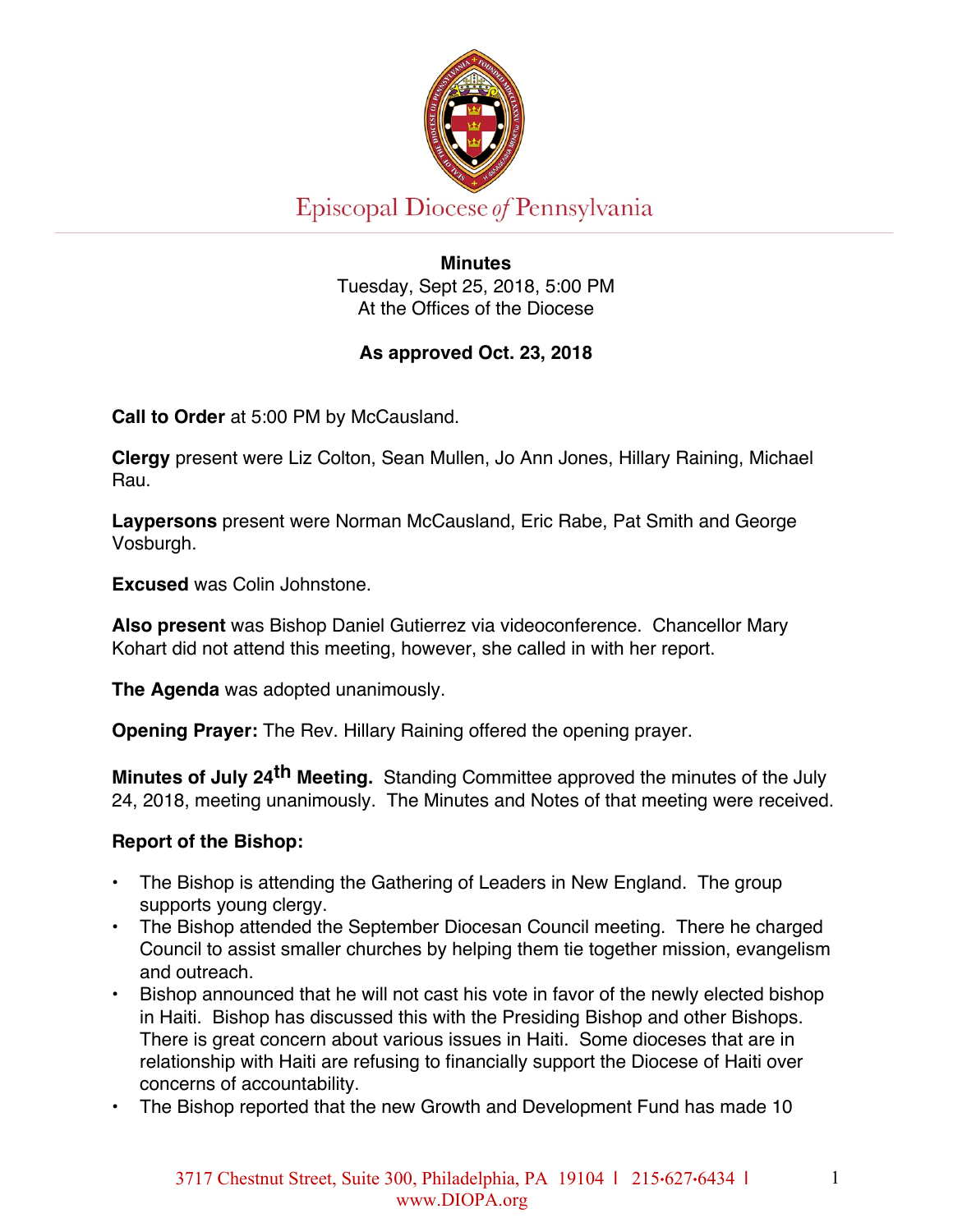grants to congregations during 2017. Another 10 grants will be made in 2018. The money is supporting food programs, job training and other projects through capital improvements.

- Bishop Gutierrez will be a co-consecrator of bishop-elect Michael Buerkel Hunn in the Diocese of the Rio Grande.
- The Diocese emphasis on Congregational Life and Development will move from a focus on smaller parishes to focus on medium-sized parishes in the next year. Newly available resources will include computer tools to gather demographic data and implement growth and other programs.
- The Bishop will provide a detailed budget message to the Diocese before Convention. He emphasized that the Diocese will not mandate large assessment increases in the near future, the Diocese will work with parishes to develop a common set of goals and objectives that all can support.
- The Bishop plans to form a Leadership Institute for the Diocese to help develop vestry leadership and support individuals who want to learn about their roles.

**Chancellor's Report:** The Chancellor joined the meeting by teleconference. She reported on St. John's Huntington Valley. The parish has sold a parcel of land and a church building while retaining a smaller church and cemetery. Family members of some who are those buried in the cemetery want to assure the health of the remaining parish and assure the longevity of the cemetery. The Family established a not-for-profit foundation to purchase the smaller church and cemetery property that this foundation will lease back to St. John's. Should the parish close at some time in the future, the property will revert to the foundation which would maintain the cemetery. Should the not-for-profit fail, the property would revert to the Diocese. The final details are now being completed and the Chancellor recommends that SC pass a resolution reiterating its approval of the project. All present expressed agreement.

**Ministry Approvals:** None this month. Three candidates will be considered at the October meeting.

**Diocesan Staff Reports** – No comments.

**Executive Committee ReportBishop's ReportChancellor's Report –** Met with the Bishop this afternoon. Discussion focused on items on the agenda for this meeting.

### **Finance Committee Referrals**

**A Resolution** was made and seconded (Rabe/Jones) that Standing Committee authorizes Epiphany, Royersford, to meet with real estate professionals to develop and negotiate a listing agreement to sell the property. The Finance Committee recommends approval. The listing agreement is to be reviewed by Standing Committee before becoming final. **Approved unanimously.**

**A Resolution** was made and seconded (Smith/Vosburgh) that Standing Committee approve the request of St. Jude and the Nativity church to lease its rectory to the Canon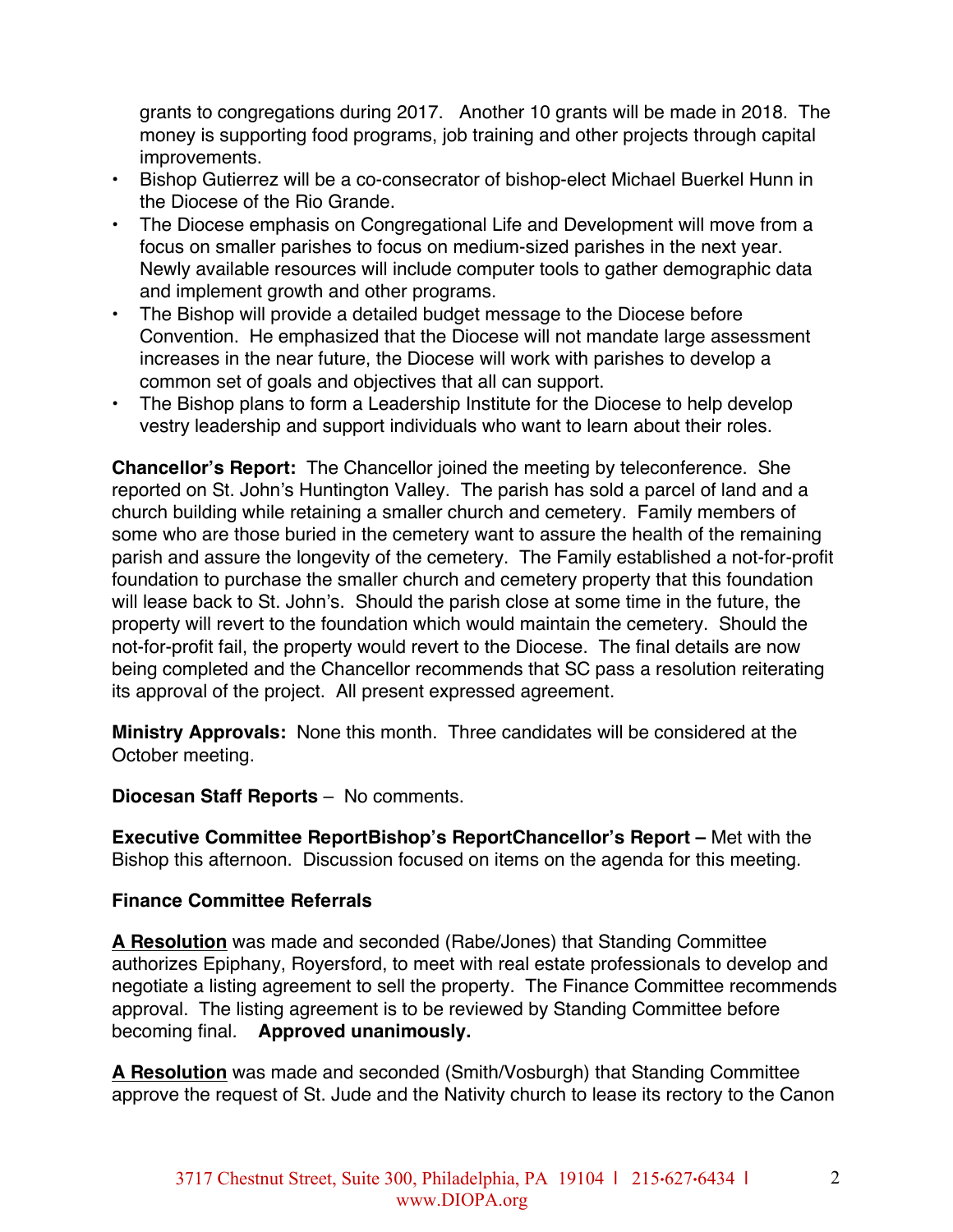Arlette Benoit-Joseph for one year at a rate of \$1700 per month. The Finance Committee recommends approval. The approval is subject to the lease review by the Chancellor. **Approved unanimously.**

**A Resolution** was made and seconded (Rabe/Jones) that Standing Committee approve the housing allowance for Canon Shawn Wamsley at \$30,000 per year. The Finance Committee recommends approval. **Approved unanimously.**

- **Communications**  None
- **Old Business**

**A Resolution** was made and seconded (Rabe/Raining) that Pat Smith be named chair of the new Office Space Committee. **Approved unanimously.**

The draft **Budget Narrative** for Convention was discussed. Individual members with recommendations are asked to communicate with Finance Chair Dana Hall.

## **New Business Diocesan Commission/Committee Reports**

- Finance no further report
- Incorporation The Bishop has appointed Jo Ann Jones to this committee. Mullen believes that a deeper discussion of proposed Canon changes is needed. Standing Committee discussed the need for incorporation and the Canon changes that are recommended.
- Congregational Life and Development Team no meeting
- Constitution & Canons no report.
- Commission on Ministry The Rev. Amanda Eiman is the new chair. Commission proposes that a January meeting each year would be open to all candidates, COM members, and SC for informal conversation and to develop fellowship. This would be in addition to the normal candidate interview. The meeting will be scheduled shortly.
- Diocesan Council Met on Sept/ 8, 2018. Items discussed included the Mission Process; the Bishop's Revolving Loan Fund, Commission on Wellness; and parity in compensation for clergy. Bishop reported to the Council on his three part challenge: Evangelism, Congregations and Mission and his plan for a new Leadership Institute.
- Episcopal Elections
	- o **A Resolution** was made and seconded (Colton/Raining) that Standing Committee consents to a request by the Diocese of Texas to elect a Bishop Suffragan. **Approved unanimously.**
	- o **A Resolution** was made and seconded (Colton/Raining) to consent to the election of Joseph Kerwin Delicat as Bishop Coadjutor of the Diocese of Haiti. The election is contested by some in the Diocese of Haiti. Motion to consent was **rejected unanimously.**
- Bishop's Special Budget Committee committee has not met since May.